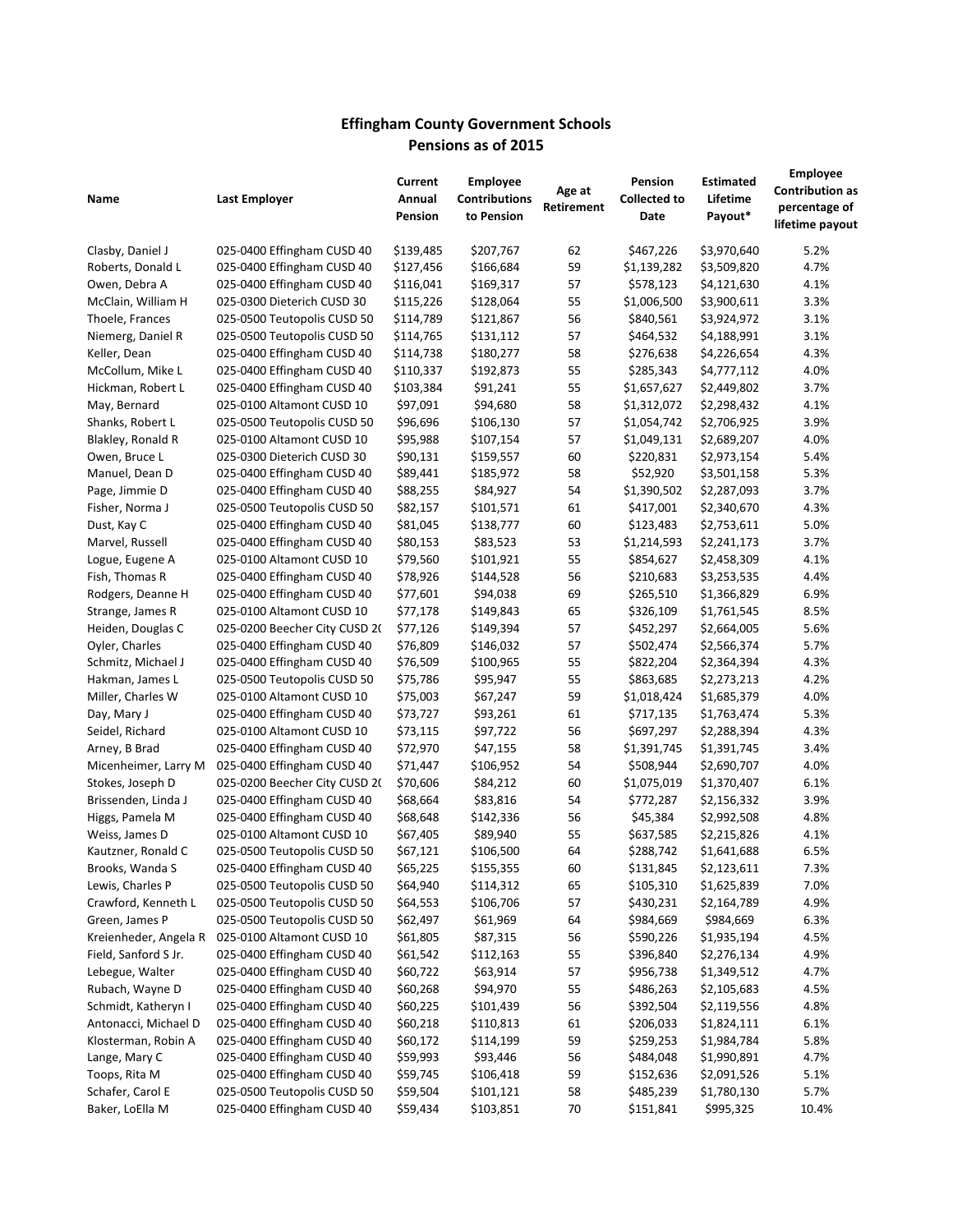| Zumbahlen, James L    | 025-0400 Effingham CUSD 40                      | \$59,418 | \$66,370  | 54 | \$600,376 | \$1,991,610 | 3.3% |
|-----------------------|-------------------------------------------------|----------|-----------|----|-----------|-------------|------|
| Winters, Paul D       | 025-0400 Effingham CUSD 40                      | \$59,334 | \$93,067  | 57 | \$484,060 | \$1,873,344 | 5.0% |
|                       | Wormhoudt, Kathleen A025-0400 Effingham CUSD 40 | \$59,275 | \$117,380 | 60 | \$151,436 | \$1,961,499 | 6.0% |
| Ellis, Gary L         | 025-0100 Altamont CUSD 10                       | \$59,126 | \$73,085  | 55 | \$634,662 | \$1,826,464 | 4.0% |
| Lambert, Carolyn L    | 025-0400 Effingham CUSD 40                      | \$59,118 | \$90,104  | 66 | \$303,405 | \$1,226,699 | 7.3% |
| Roedl, Michael L      | 025-0500 Teutopolis CUSD 50                     | \$59,036 | \$100,206 | 56 | \$287,568 | \$2,203,442 | 4.5% |
| Watkins, David L      | 025-0400 Effingham CUSD 40                      | \$58,937 | \$106,637 | 59 | \$253,932 | \$1,944,046 | 5.5% |
| Smithenry, Judy E     | 025-0400 Effingham CUSD 40                      | \$58,844 | \$106,977 | 58 | \$195,281 | \$2,104,948 | 5.1% |
| Diehl, Jo B           | 025-0400 Effingham CUSD 40                      | \$58,161 | \$111,167 | 57 | \$383,810 | \$1,946,624 | 5.7% |
| Lewis, Linda S        | 025-0400 Effingham CUSD 40                      | \$58,017 | \$87,320  | 57 | \$477,491 | \$1,835,935 | 4.8% |
| Gill, Michael B       | 025-0100 Altamont CUSD 10                       | \$57,829 | \$132,174 | 55 | \$265,051 | \$2,373,466 | 5.6% |
| Casper, Lyle S        | 025-0100 Altamont CUSD 10                       | \$57,812 | \$108,336 | 62 | \$297,846 | \$1,555,920 | 7.0% |
| Knaus, Sharon I       | 025-0400 Effingham CUSD 40                      | \$57,705 | \$102,706 | 58 | \$191,501 | \$2,064,199 | 5.0% |
| Green, Susan K        | 025-0400 Effingham CUSD 40                      | \$57,443 | \$91,689  | 60 | \$434,066 | \$1,591,936 | 5.8% |
| Gregory, Debra K      | 025-0400 Effingham CUSD 40                      | \$57,339 | \$111,009 | 55 | \$37,938  | \$2,630,753 | 4.2% |
| Hartke, Susan K       | 025-0400 Effingham CUSD 40                      | \$57,288 | \$122,361 | 57 | \$37,873  | \$2,370,027 | 5.2% |
|                       |                                                 |          |           |    |           |             | 5.0% |
| Pickett, Marlene      | 025-0400 Effingham CUSD 40                      | \$57,237 | \$90,328  | 57 | \$471,072 | \$1,811,253 |      |
| Schroeder, Tamara J   | 025-0400 Effingham CUSD 40                      | \$57,205 | \$100,037 | 56 | \$331,922 | \$2,078,774 | 4.8% |
| Long, Ray L           | 025-0400 Effingham CUSD 40                      | \$57,196 | \$89,387  | 56 | \$466,614 | \$1,903,198 | 4.7% |
| Wells, David P        | 025-0400 Effingham CUSD 40                      | \$57,146 | \$87,742  | 57 | \$466,205 | \$1,804,239 | 4.9% |
| Allen, Phyllis D      | 025-0100 Altamont CUSD 10                       | \$57,000 | \$124,467 | 55 | \$305,415 | \$2,155,241 | 5.8% |
| Pickett, Steven H     | 025-0400 Effingham CUSD 40                      | \$56,910 | \$81,264  | 56 | \$546,513 | \$1,784,973 | 4.6% |
| Light, Shelia S       | 025-0400 Effingham CUSD 40                      | \$56,877 | \$88,788  | 55 | \$458,907 | \$1,987,223 | 4.5% |
| Margerum, Carol L     | 025-0400 Effingham CUSD 40                      | \$56,814 | \$105,286 | 57 | \$282,355 | \$2,017,261 | 5.2% |
| Keplar, Vera R        | 025-0400 Effingham CUSD 40                      | \$56,577 | \$55,792  | 63 | \$628,445 | \$1,131,550 | 4.9% |
| Donaldson, Franklin D | 025-0400 Effingham CUSD 40                      | \$56,503 | \$75,729  | 57 | \$623,259 | \$1,588,681 | 4.8% |
| Reardon, Duane C      | 025-0100 Altamont CUSD 10                       | \$56,485 | \$75,333  | 55 | \$576,115 | \$1,805,309 | 4.2% |
| Wilson, Georgiann I   | 025-0400 Effingham CUSD 40                      | \$56,456 | \$81,955  | 60 | \$588,570 | \$1,389,792 | 5.9% |
| Krueger, Phyllis J    | 025-0400 Effingham CUSD 40                      | \$56,413 | \$53,521  | 56 | \$890,397 | \$1,322,659 | 4.0% |
| Robb, Marlin E        | 025-0400 Effingham CUSD 40                      | \$56,379 | \$94,054  | 55 | \$402,716 | \$2,019,461 | 4.7% |
| Scholes, David E      | 025-0100 Altamont CUSD 10                       | \$56,363 | \$98,118  | 58 | \$284,895 | \$1,901,199 | 5.2% |
| Launius, Steven       | 025-0200 Beecher City CUSD 20                   | \$56,276 | \$164,613 | 55 | \$314,206 | \$2,251,579 | 7.3% |
| Nagle, Larry D        | 025-0500 Teutopolis CUSD 50                     | \$56,205 | \$87,218  | 57 | \$326,558 | \$1,938,313 | 4.5% |
| Campbell, Delores     | 025-0400 Effingham CUSD 40                      | \$55,804 | \$53,723  | 66 | \$822,331 | \$822,331   | 6.5% |
| Newton, Ann W         | 025-0400 Effingham CUSD 40                      | \$55,801 | \$71,858  | 69 | \$619,819 | \$733,095   | 9.8% |
| Cotter, Timothy W     | 025-0400 Effingham CUSD 40                      | \$55,663 | \$117,611 | 55 | \$36,799  | \$2,553,814 | 4.6% |
| Shull, Sharon R       | 025-0400 Effingham CUSD 40                      | \$55,468 | \$79,278  | 54 | \$521,676 | \$1,914,860 | 4.1% |
| Mesnard, Earl G       | 025-0400 Effingham CUSD 40                      | \$55,190 | \$78,145  | 55 | \$600,840 | \$1,713,304 | 4.6% |
| Bothwell, Robert J    | 025-0500 Teutopolis CUSD 50                     | \$55,183 | \$120,348 | 58 | \$93,603  | \$2,105,520 | 5.7% |
| Hanna-Long, Mary E    | 025-0400 Effingham CUSD 40                      | \$54,751 | \$70,213  | 56 | \$600,449 | \$1,618,762 | 4.3% |
| Fleming, Emily S      | 025-0400 Effingham CUSD 40                      | \$54,608 | \$44,187  | 54 | \$832,501 | \$1,458,520 | 3.0% |
| Bloemer, Norma J      | 025-0500 Teutopolis CUSD 50                     | \$54,483 | \$87,927  | 55 | \$398,346 | \$1,960,717 | 4.5% |
| Tolliver, Marilyn C   | 025-0400 Effingham CUSD 40                      | \$54,370 | \$71,062  | 55 | \$660,874 | \$1,589,865 | 4.5% |
| Merry, Gwendolyn E    | 025-0400 Effingham CUSD 40                      | \$54,245 | \$52,610  | 69 | \$856,708 | \$856,708   | 6.1% |
| Hatfill, Lydia S      | 025-0500 Teutopolis CUSD 50                     | \$54,204 | \$81,476  | 61 | \$367,870 | \$1,460,451 | 5.6% |
| Stortzum, Kelly L     | 025-0400 Effingham CUSD 40                      | \$54,199 | \$110,750 | 55 | \$74,374  | \$2,401,206 | 4.6% |
| Bliss, Catherine E    | 025-0400 Effingham CUSD 40                      |          | \$59,103  | 62 | \$601,325 |             | 5.1% |
|                       |                                                 | \$54,136 |           |    |           | \$1,151,298 |      |
| Lake, Rosemary        | 025-0400 Effingham CUSD 40                      | \$54,128 | \$55,420  | 55 | \$826,476 | \$1,376,365 | 4.0% |
| Pruemer, Susan D      | 025-0400 Effingham CUSD 40                      | \$54,077 | \$97,965  | 57 | \$146,240 | \$2,117,836 | 4.6% |
| Groothuis, Monte N    | 025-0400 Effingham CUSD 40                      | \$54,055 | \$50,701  | 57 | \$824,078 | \$1,238,276 | 4.1% |
| Hoyt, Patricia A      | 025-0400 Effingham CUSD 40                      | \$53,932 | \$42,388  | 59 | \$823,485 | \$1,109,815 | 3.8% |
| Niemerg, Thomas A     | 025-0500 Teutopolis CUSD 50                     | \$53,853 | \$83,705  | 55 | \$386,957 | \$1,931,261 | 4.3% |
| Nelson, Deborah D     | 025-0400 Effingham CUSD 40                      | \$53,439 | \$93,432  | 55 | \$298,615 | \$2,032,857 | 4.6% |
| Cornwell, Tamara J    | 025-0400 Effingham CUSD 40                      | \$53,215 | \$94,382  | 56 | \$346,813 | \$1,872,821 | 5.0% |
| Althoff, Barbara L    | 025-0400 Effingham CUSD 40                      | \$52,723 | \$88,023  | 56 | \$343,609 | \$1,855,518 | 4.7% |
| Wood, Mary P          | 025-0400 Effingham CUSD 40                      | \$52,713 | \$87,687  | 58 | \$436,647 | \$1,583,758 | 5.5% |
| Myers, Carolyn K      | 025-0100 Altamont CUSD 10                       | \$52,575 | \$118,755 | 57 | \$34,657  | \$2,174,966 | 5.5% |
| Webb, James R         | 025-0500 Teutopolis CUSD 50                     | \$52,398 | \$56,406  | 56 | \$898,990 | \$1,118,204 | 5.0% |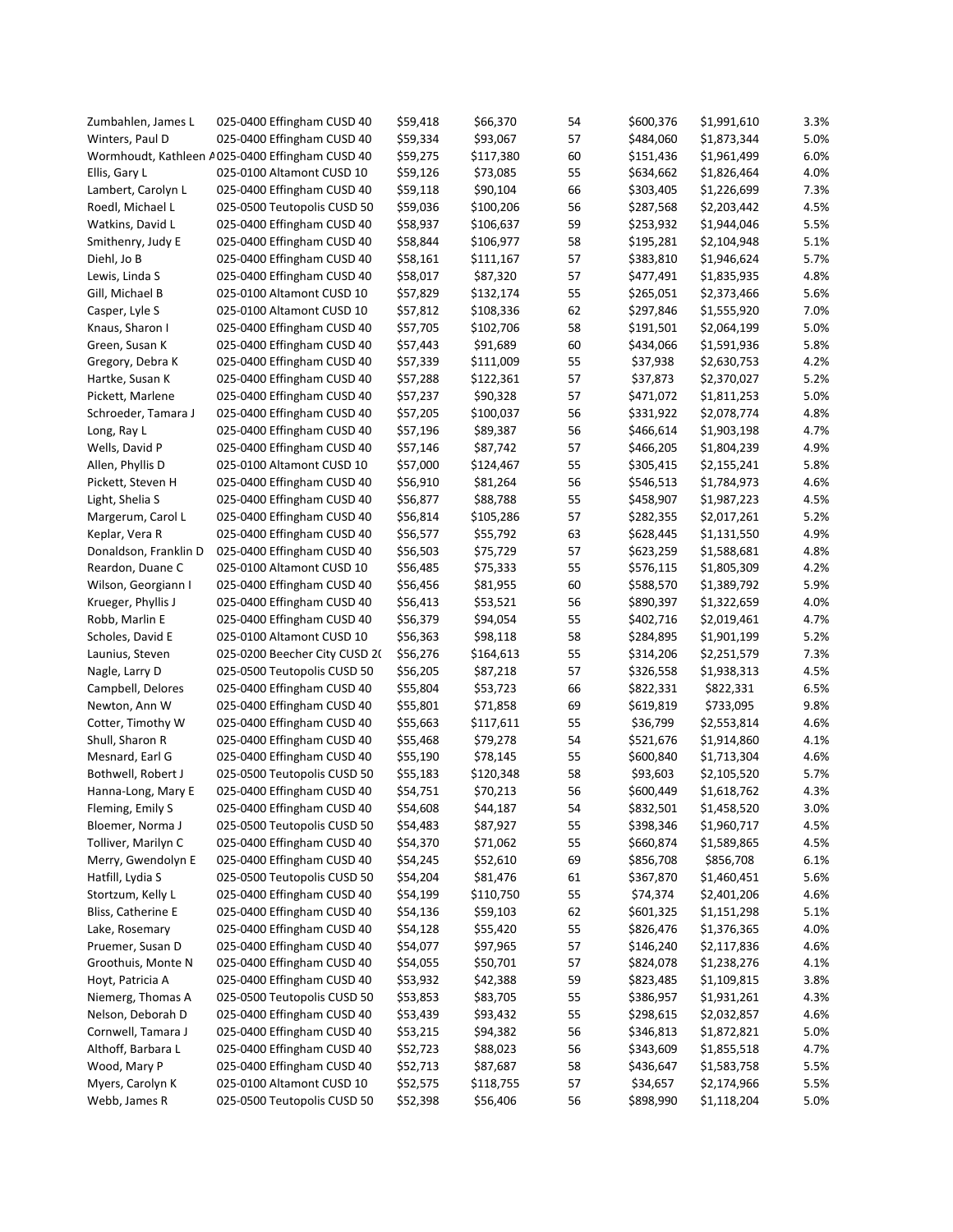| Verdeyen, Linda M                | 025-0500 Teutopolis CUSD 50                         | \$52,108 | \$78,610  | 54 | \$413,877 | \$1,908,157 | 4.1% |
|----------------------------------|-----------------------------------------------------|----------|-----------|----|-----------|-------------|------|
| Williams, Ellen B                | 025-0100 Altamont CUSD 10                           | \$51,906 | \$98,015  | 55 | \$450,331 | \$1,754,047 | 5.6% |
| Ungrund, Carol A                 | 025-0100 Altamont CUSD 10                           | \$51,890 | \$95,260  | 55 | \$338,276 | \$1,922,834 | 5.0% |
| Pogue, Carolyn                   | 025-0100 Altamont CUSD 10                           | \$51,883 | \$68,883  | 58 | \$537,547 | \$1,424,036 | 4.8% |
| Runde, Barbara A                 | 025-0500 Teutopolis CUSD 50                         | \$51,878 | \$70,604  | 54 | \$412,048 | \$1,899,725 | 3.7% |
| Trigg, Margaret M                | 025-0500 Teutopolis CUSD 50                         | \$51,843 | \$101,607 | 57 | \$217,824 | \$1,900,294 | 5.3% |
| Jansen, Janet                    | 025-0500 Teutopolis CUSD 50                         | \$51,554 | \$69,136  | 55 | \$410,621 | \$1,795,907 | 3.8% |
| Crawford, Patricia A             | 025-0500 Teutopolis CUSD 50                         | \$51,544 | \$97,035  | 56 | \$212,283 | \$1,986,764 | 4.9% |
| Poe, Susan M                     | 025-0100 Altamont CUSD 10                           | \$51,456 | \$69,363  | 59 | \$388,723 | \$1,508,490 | 4.6% |
| Niemerg, Marsha K                | 025-0500 Teutopolis CUSD 50                         | \$51,451 | \$77,931  | 55 | \$409,800 | \$1,792,317 | 4.3% |
| Urfer, Susan D                   | 025-0200 Beecher City CUSD 2(                       | \$51,439 | \$85,645  | 62 | \$83,164  | \$1,558,260 | 5.5% |
| Henry, Charles R                 | 025-0500 Teutopolis CUSD 50                         | \$51,269 | \$67,664  | 54 | \$550,498 | \$1,666,186 | 4.1% |
| Deters, Michael F                | 025-0500 Teutopolis CUSD 50                         | \$51,265 | \$98,186  | 56 | \$188,523 | \$2,057,610 | 4.8% |
| Carie, Lawrence P                | 025-0500 Teutopolis CUSD 50                         | \$51,165 | \$48,200  | 56 | \$807,097 | \$1,199,150 | 4.0% |
| Harris, Deborah S                | 025-0400 Effingham CUSD 40                          | \$51,026 | \$82,173  | 60 | \$262,664 | \$1,544,278 | 5.3% |
| Claerbout, Ellen E               | 025-0400 Effingham CUSD 40                          | \$50,840 | \$89,876  | 60 | \$129,886 | \$1,682,366 | 5.3% |
| Mette, Christina T               | 025-0500 Teutopolis CUSD 50                         | \$50,783 | \$110,166 | 56 | \$33,992  | \$2,214,165 | 5.0% |
| Borries, Margaret L              | 025-0400 Effingham CUSD 40                          | \$50,648 | \$108,298 | 56 | \$136,967 | \$2,089,589 | 5.2% |
| Bloemer, Cathy S                 | 025-0500 Teutopolis CUSD 50                         | \$50,602 | \$106,101 | 56 | \$137,116 | \$2,087,994 | 5.1% |
| Lee, Mary E Watson               | 025-0500 Teutopolis CUSD 50                         | \$50,315 | \$64,511  | 63 | \$558,457 | \$1,005,878 | 6.4% |
| Latta, John A                    | 025-0400 Effingham CUSD 40                          | \$50,295 | \$57,711  | 54 | \$767,953 | \$1,344,526 | 4.3% |
| Lee, Bobby J                     | 025-0500 Teutopolis CUSD 50                         | \$49,926 | \$63,868  | 63 | \$554,134 | \$998,093   | 6.4% |
| Collins, Janie L                 | 025-0400 Effingham CUSD 40                          | \$49,781 | \$90,522  | 63 | \$256,253 | \$1,259,676 | 7.2% |
|                                  |                                                     |          |           | 60 |           |             | 6.4% |
| Warner, Nina E<br>Ellis, Karen J | 025-0400 Effingham CUSD 40                          | \$49,767 | \$112,209 | 56 | \$37,303  | \$1,750,613 |      |
|                                  | 025-0100 Altamont CUSD 10                           | \$49,697 | \$74,590  |    | \$477,322 | \$1,558,800 | 4.8% |
| Mathis, Billie L                 | 025-0400 Effingham CUSD 40                          | \$49,649 | \$68,050  | 56 | \$437,150 | \$1,599,646 | 4.3% |
| Hoene, Cynthia G                 | 025-0400 Effingham CUSD 40                          | \$49,634 | \$111,170 | 56 | \$83,925  | \$2,104,523 | 5.3% |
| Tegenkamp, Barbara               | 025-0500 Teutopolis CUSD 50                         | \$49,602 | \$54,430  | 64 | \$548,262 | \$928,332   | 5.9% |
| Keller, Dana M                   | 025-0400 Effingham CUSD 40                          | \$49,334 | \$110,852 | 58 | \$32,616  | \$1,934,607 | 5.7% |
| Jordan, Joane M                  | 025-0400 Effingham CUSD 40                          | \$49,220 | \$42,362  | 63 | \$751,539 | \$800,759   | 5.3% |
| Kollmann, Violet S               | 025-0100 Altamont CUSD 10                           | \$49,196 | \$95,647  | 62 | \$408,901 | \$1,177,240 | 8.1% |
|                                  | Trueblood, Robert Lero, 025-0500 Teutopolis CUSD 50 | \$49,180 | \$46,726  | 57 | \$775,786 | \$1,093,905 | 4.3% |
| Hawickhorst, Wendy S             | 025-0500 Teutopolis CUSD 50                         | \$49,031 | \$87,997  | 55 | \$180,307 | \$2,070,598 | 4.2% |
| Mesnard, Nedra J                 | 025-0400 Effingham CUSD 40                          | \$48,924 | \$74,869  | 56 | \$465,687 | \$1,530,359 | 4.9% |
| Beck, Barbara                    | 025-0400 Effingham CUSD 40                          | \$48,919 | \$107,532 | 57 | \$132,291 | \$1,915,831 | 5.6% |
| Hewing, Lucille E                | 025-0400 Effingham CUSD 40                          | \$48,842 | \$69,466  | 56 | \$495,501 | \$1,479,999 | 4.7% |
| Wells, Stephen D                 | 025-0100 Altamont CUSD 10                           | \$48,787 | \$82,470  | 55 | \$312,519 | \$1,802,319 | 4.6% |
| Hoelscher, Carol R               | 025-0400 Effingham CUSD 40                          | \$48,576 | \$41,117  | 55 | \$741,709 | \$1,235,195 | 3.3% |
| Sherrick, Sally                  | 025-0400 Effingham CUSD 40                          | \$48,342 | \$65,352  | 58 | \$564,985 | \$1,251,050 | 5.2% |
| Fisher, Sandra K                 | 025-0500 Teutopolis CUSD 50                         | \$48,027 | \$74,641  | 58 | \$395,445 | \$1,440,591 | 5.2% |
| Kessler, Lynne M                 | 025-0400 Effingham CUSD 40                          | \$47,924 | \$78,728  | 56 | \$460,213 | \$1,503,108 | 5.2% |
| Nisbett, Janet E                 | 025-0300 Dieterich CUSD 30                          | \$47,575 | \$107,680 | 64 | \$77,150  | \$1,272,084 | 8.5% |
| Walk, Sharon A                   | 025-0500 Teutopolis CUSD 50                         | \$47,242 | \$85,090  | 57 | \$194,567 | \$1,727,721 | 4.9% |
| Schmitt, Mary L                  | 025-0400 Effingham CUSD 40                          | \$46,993 | \$66,253  | 66 | \$425,121 | \$842,995   | 7.9% |
| Wiessing, Marjorie E             | 025-0500 Teutopolis CUSD 50                         | \$46,850 | \$78,250  | 64 | \$317,962 | \$1,049,658 | 7.5% |
| Micenheimer, Lisa E              | 025-0500 Teutopolis CUSD 50                         | \$46,814 | \$96,575  | 60 | \$75,917  | \$1,595,175 | 6.1% |
| Rhodes, Jann L                   | 025-0500 Teutopolis CUSD 50                         | \$46,378 | \$97,927  | 55 | \$339,089 | \$1,669,046 | 5.9% |
|                                  | Buehnerkemper, Joan R 025-0100 Altamont CUSD 10     | \$46,287 | \$99,263  | 56 | \$78,140  | \$1,962,467 | 5.1% |
| Cox, Sandy C                     | 025-0400 Effingham CUSD 40                          | \$46,191 | \$143,068 | 55 | \$301,036 | \$1,711,550 | 8.4% |
| Balcer, Roger                    | 025-0500 Teutopolis CUSD 50                         | \$46,167 | \$51,429  | 61 | \$592,733 | \$946,489   | 5.4% |
| Jennings, Susan K                | 025-0500 Teutopolis CUSD 50                         | \$46,147 | \$71,170  | 55 | \$367,553 | \$1,607,549 | 4.4% |
| Tally, Marion W                  | 025-0100 Altamont CUSD 10                           | \$46,126 | \$32,608  | 56 | \$920,425 | \$920,425   | 3.5% |
| Smith, Joan S                    | 025-0500 Teutopolis CUSD 50                         | \$46,060 | \$68,527  | 67 | \$383,271 | \$792,849   | 8.6% |
| Henry, Brenda K                  | 025-0500 Teutopolis CUSD 50                         | \$46,051 | \$102,106 | 55 | \$78,114  | \$2,055,134 | 5.0% |
| Coen, Sheri J                    | 025-0500 Teutopolis CUSD 50                         | \$45,936 | \$67,369  | 56 | \$437,245 | \$1,436,893 | 4.7% |
| Kile, Mary J                     | 025-0500 Teutopolis CUSD 50                         | \$45,838 | \$86,007  | 61 | \$157,256 | \$1,388,942 | 6.2% |
| Utz, Kathleen M                  | 025-0400 Effingham CUSD 40                          | \$45,541 | \$114,828 | 57 | \$77,004  | \$1,832,765 | 6.3% |
| Schottman, Carl H                | 025-0300 Dieterich CUSD 30                          | \$45,517 | \$71,789  | 58 | \$404,674 | \$1,322,159 | 5.4% |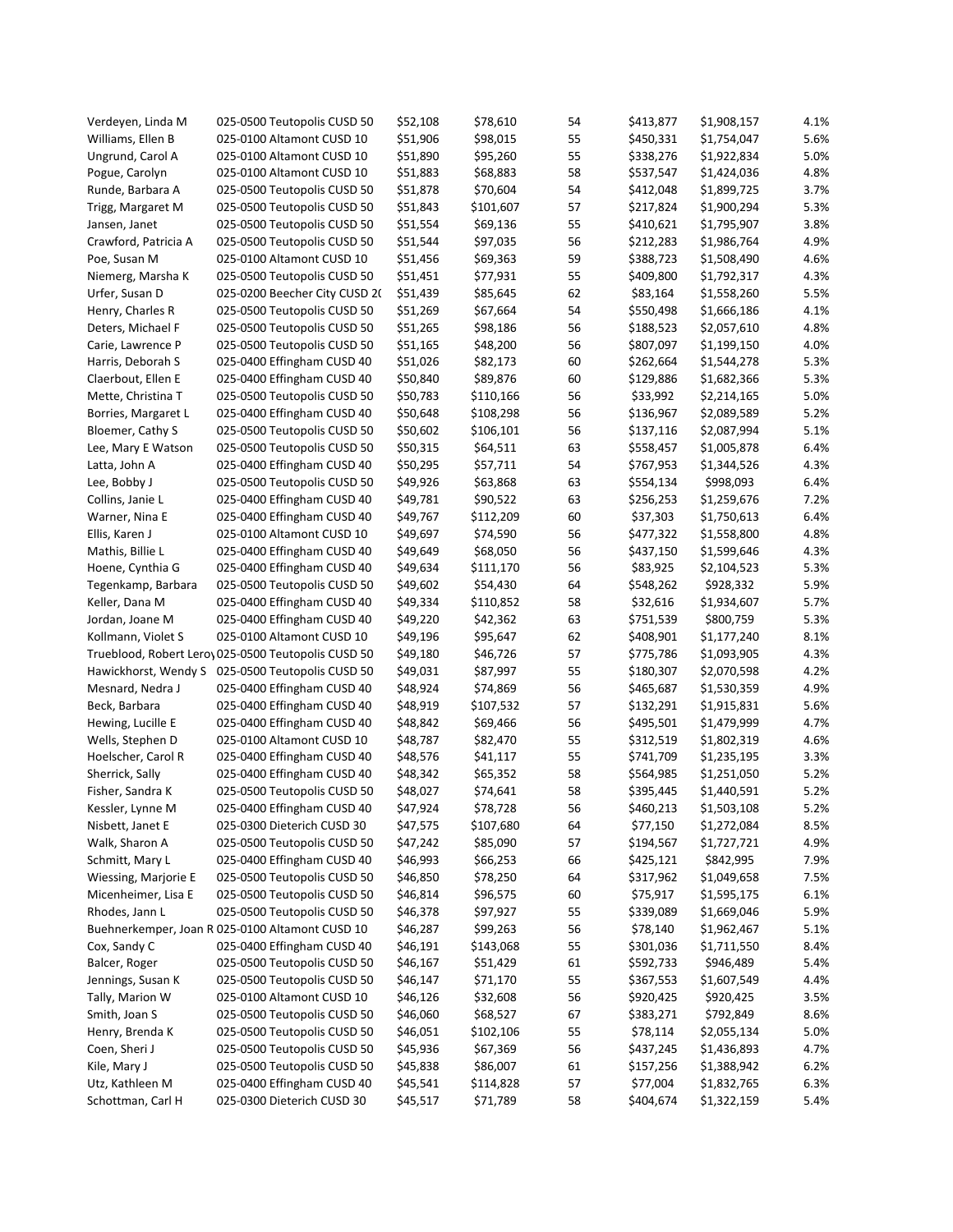| Temple, Glen          | 025-0400 Effingham CUSD 40                       | \$45,256 | \$36,877  | 58       | \$801,767 | \$847,023   | 4.4%  |
|-----------------------|--------------------------------------------------|----------|-----------|----------|-----------|-------------|-------|
| Overton Hall, Micki J | 025-0400 Effingham CUSD 40                       | \$45,240 | \$107,861 | 59       | \$29,909  | \$1,679,321 | 6.4%  |
| Hargis, Janet R       | 025-0400 Effingham CUSD 40                       | \$45,086 | \$89,304  | 60       | \$305,712 | \$1,286,854 | 6.9%  |
|                       | Wesselman, Bernard C 025-0500 Teutopolis CUSD 50 | \$44,932 | \$117,041 | 55       | \$210,047 | \$1,848,246 | 6.3%  |
| Mackey, Nicolette D   | 025-0400 Effingham CUSD 40                       | \$44,814 | \$111,528 | 60       | \$29,627  | \$1,572,423 | 7.1%  |
| Boggs, Juanita M      | 025-0400 Effingham CUSD 40                       | \$44,366 | \$31,933  | 65       | \$767,326 | \$767,326   | 4.2%  |
| Caldwell, Pat         | 025-0100 Altamont CUSD 10                        | \$44,321 | \$49,856  | 53       | \$673,921 | \$1,241,578 | 4.0%  |
| Tuman, Tracy L        | 025-0400 Effingham CUSD 40                       | \$44,151 | \$83,402  | 60       | \$139,480 | \$1,405,579 | 5.9%  |
| Bloemer, Judy         | 025-0500 Teutopolis CUSD 50                      | \$43,795 | \$100,737 | 60       | \$71,021  | \$1,492,301 | 6.8%  |
| Probst, Carol J       | 025-0400 Effingham CUSD 40                       | \$43,536 | \$112,766 | 58       | \$117,734 | \$1,616,525 | 7.0%  |
| Hinkle, Rosalee       | 025-0500 Teutopolis CUSD 50                      | \$43,029 | \$53,980  | 62       | \$505,978 | \$888,602   | 6.1%  |
| Phillips, Ronald B    | 025-0100 Altamont CUSD 10                        | \$42,486 | \$48,535  | 53       | \$647,645 | \$1,191,800 | 4.1%  |
| Lindvahl, Craig A     | 025-0500 Teutopolis CUSD 50                      | \$42,374 | \$91,441  | 55       | \$71,876  | \$1,891,012 | 4.8%  |
| Arnold, Karen E       | 025-0500 Teutopolis CUSD 50                      | \$42,274 | \$144,943 | 66       | \$68,554  | \$988,508   | 14.7% |
| Harder, Robert L      | 025-0100 Altamont CUSD 10                        | \$41,996 | \$43,449  | 56       | \$640,165 | \$1,013,604 | 4.3%  |
| Kruger, John Eugene   | 025-0200 Beecher City CUSD 20                    | \$41,973 | \$83,248  | 60       | \$315,284 | \$1,161,329 | 7.2%  |
| Beccue, Penney A      | 025-0100 Altamont CUSD 10                        | \$41,930 | \$85,289  | 60       | \$107,124 | \$1,387,544 | 6.1%  |
| Doedtman, Linda M     | 025-0400 Effingham CUSD 40                       | \$41,825 | \$105,903 | 57       | \$70,719  | \$1,683,184 | 6.3%  |
| Kern, Joan M          | 025-0400 Effingham CUSD 40                       | \$41,724 | \$70,336  | 64       | \$179,768 | \$1,020,791 | 6.9%  |
| Burford, Marcella H   | 025-0400 Effingham CUSD 40                       | \$41,412 | \$43,950  | 56       | \$627,238 | \$995,486   | 4.4%  |
| Webb, Paul F          | 025-0400 Effingham CUSD 40                       | \$41,297 | \$69,288  | 55       | \$468,858 | \$1,236,936 | 5.6%  |
| Jones, Dorene         | 025-0400 Effingham CUSD 40                       | \$41,233 | \$28,150  | 55       | \$763,556 | \$847,259   | 3.3%  |
| Garner, Julie J       | 025-0400 Effingham CUSD 40                       | \$41,070 | \$116,027 | 60       | \$44,439  | \$1,377,271 | 8.4%  |
|                       | 025-0300 Dieterich CUSD 30                       | \$40,660 | \$117,302 | 55       | \$100,011 | \$1,755,273 | 6.7%  |
| Westjohn, Jane E      | 025-0400 Effingham CUSD 40                       | \$40,578 | \$47,439  | 55       | \$619,595 | \$1,031,836 | 4.6%  |
| Baker, Marlene H      | Gobczynski, Rebecca M 025-0100 Altamont CUSD 10  |          |           |          | \$103,661 |             | 6.5%  |
|                       |                                                  | \$40,575 | \$92,330  | 59<br>60 |           | \$1,420,433 | 7.4%  |
| Sehy, Jean D          | 025-0500 Teutopolis CUSD 50                      | \$40,347 | \$87,387  |          | \$240,476 | \$1,185,173 |       |
| Tilford, Imogene J    | 025-0400 Effingham CUSD 40                       | \$40,307 | \$48,165  | 64       | \$615,444 | \$615,444   | 7.8%  |
| Willenborg, Jean M    | 025-0300 Dieterich CUSD 30                       | \$40,280 | \$70,043  | 54       | \$257,440 | \$1,564,635 | 4.5%  |
| Seaman, Ferrel        | 025-0200 Beecher City CUSD 2(                    | \$39,967 | \$30,453  | 55       | \$785,121 | \$785,121   | 3.9%  |
| Gieseking, William G  | 025-0100 Altamont CUSD 10                        | \$39,741 | \$88,873  | 55       | \$374,342 | \$1,304,863 | 6.8%  |
| Ashbaugh, Jack H      | 025-0500 Teutopolis CUSD 50                      | \$39,060 | \$41,127  | 61       | \$617,268 | \$696,560   | 5.9%  |
| Rhodes, Doris Jean    | 025-0200 Beecher City CUSD 2(                    | \$38,808 | \$62,229  | 66       | \$350,859 | \$695,951   | 8.9%  |
| Brumleve, Donald E    | 025-0500 Teutopolis CUSD 50                      | \$38,739 | \$50,510  | 58       | \$699,400 | \$699,400   | 7.2%  |
| Moore, Frederick M    | 025-0400 Effingham CUSD 40                       | \$38,443 | \$32,682  | 59       | \$717,469 | \$717,469   | 4.6%  |
| Travelstead, Nancy K  | 025-0100 Altamont CUSD 10                        | \$38,267 | \$90,997  | 63       | \$97,764  | \$1,058,900 | 8.6%  |
| Runde, Mary A         | 025-0500 Teutopolis CUSD 50                      | \$38,019 | \$31,631  | 64       | \$639,402 | \$639,402   | 4.9%  |
| Stone, Norma J        | 025-0400 Effingham CUSD 40                       | \$37,910 | \$35,149  | 63       | \$578,854 | \$616,764   | 5.7%  |
| Miller, Sherri S      | 025-0200 Beecher City CUSD 2(                    | \$37,632 | \$83,998  | 56       | \$101,969 | \$1,552,779 | 5.4%  |
| Petzing, Jeanne       | 025-0200 Beecher City CUSD 2(                    | \$37,601 | \$63,652  | 55       | \$317,831 | \$1,262,249 | 5.0%  |
| Miller, Sylvia A      | 025-0200 Beecher City CUSD 2(                    | \$37,463 | \$40,345  | 59       | \$572,023 | \$770,918   | 5.2%  |
| Springs, Betty L      | 025-0400 Effingham CUSD 40                       | \$37,440 | \$30,980  | 61       | \$682,091 | \$682,091   | 4.5%  |
| VanAlst, Linda K      | 025-0100 Altamont CUSD 10                        | \$37,396 | \$31,359  | 55       | \$378,274 | \$1,192,078 | 2.6%  |
| Wendling, William L   | 025-0100 Altamont CUSD 10                        | \$37,372 | \$36,534  | 61       | \$677,760 | \$677,760   | 5.4%  |
| Woodward, Lana L      | 025-0100 Altamont CUSD 10                        | \$37,268 | \$79,086  | 57       | \$303,835 | \$1,176,437 | 6.7%  |
| Kopplin, Beverly A    | 025-0400 Effingham CUSD 40                       | \$37,143 | \$62,903  | 58       | \$474,424 | \$900,229   | 7.0%  |
| Shouse, Elaine J      | 025-0300 Dieterich CUSD 30                       | \$36,875 | \$66,389  | 60       | \$305,554 | \$991,396   | 6.7%  |
| Ayers, Phillip E      | 025-0400 Effingham CUSD 40                       | \$36,652 | \$21,195  | 60       | \$758,995 | \$758,995   | 2.8%  |
| Reynolds, Diane       | 025-0400 Effingham CUSD 40                       | \$36,504 | \$59,370  | 57       | \$416,240 | \$986,348   | 6.0%  |
| Wick, Mary S          | 025-0400 Effingham CUSD 40                       | \$36,072 | \$62,707  | 55       | \$447,423 | \$1,010,784 | 6.2%  |
| Delhaute, Mary        | 025-0100 Altamont CUSD 10                        | \$35,783 | \$59,088  | 55       | \$474,759 | \$982,589   | 6.0%  |
| Wilber, Myra A        | 025-0300 Dieterich CUSD 30                       | \$35,709 | \$68,221  | 55       | \$335,893 | \$1,171,987 | 5.8%  |
| Wright, Linda M       | 025-0300 Dieterich CUSD 30                       | \$35,610 | \$81,854  | 56       | \$96,397  | \$1,469,285 | 5.6%  |
|                       | Schottman, Verda Mae 025-0300 Dieterich CUSD 30  | \$34,555 | \$28,871  | 57       | \$595,127 | \$701,933   | 4.1%  |
| Runde, Eugene         | 025-0500 Teutopolis CUSD 50                      | \$34,525 | \$41,784  | 58       | \$608,019 | \$642,544   | 6.5%  |
| Martin, Dollie        | 025-0300 Dieterich CUSD 30                       | \$34,389 | \$27,237  | 60       | \$611,075 | \$611,075   | 4.5%  |
| Waymoth, Roberta P    | 025-0400 Effingham CUSD 40                       | \$34,302 | \$107,608 | 55       | \$326,509 | \$1,129,682 | 9.5%  |
| Kaufmann, Cathy S     | 025-0400 Effingham CUSD 40                       | \$33,644 | \$102,585 | 55       | \$56,888  | \$1,501,268 | 6.8%  |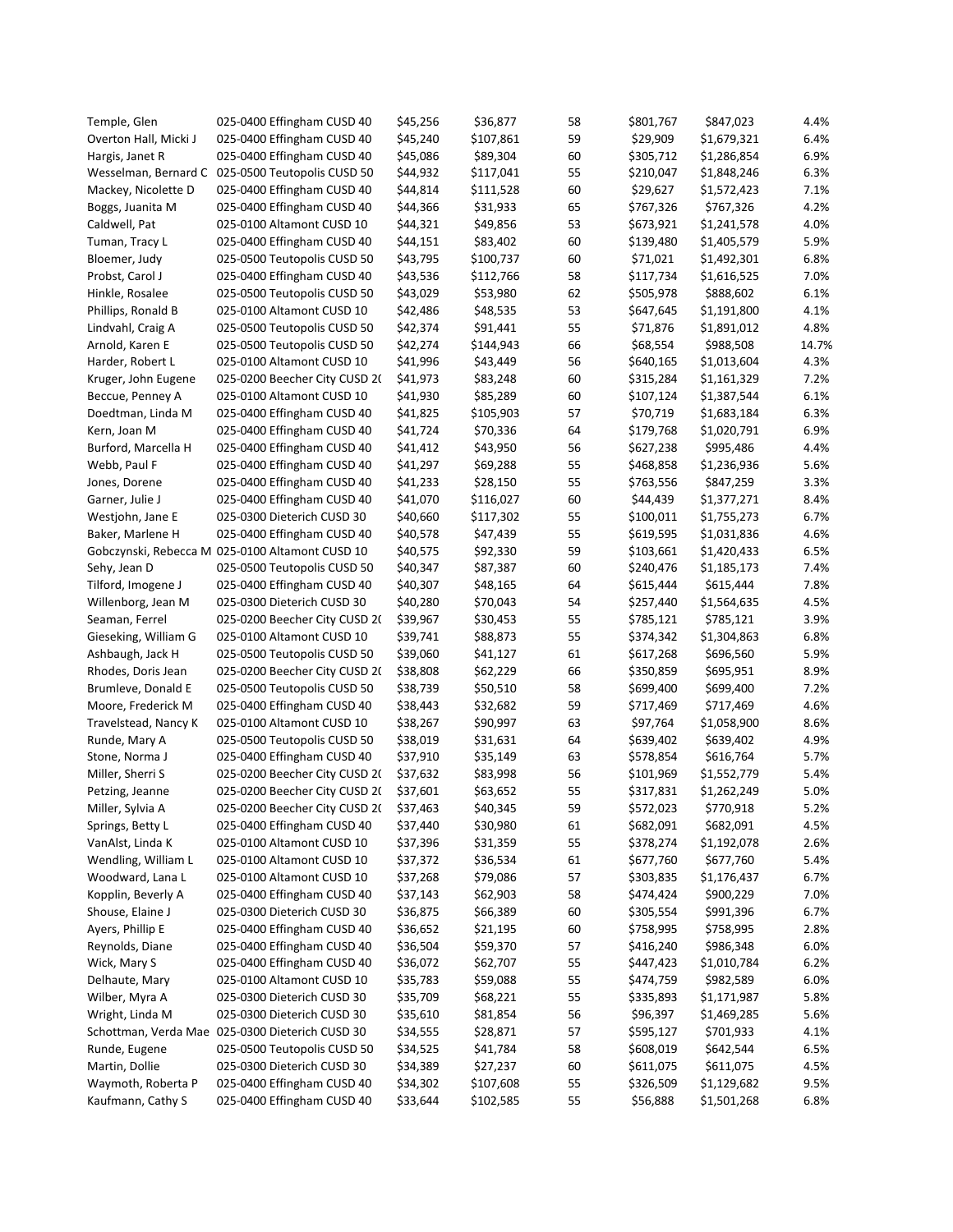| Niemerg, Cynthia J    | 025-0500 Teutopolis CUSD 50                              | \$33,409             | \$118,630            | 55       | \$56,670               | \$1,490,947            | 8.0%  |
|-----------------------|----------------------------------------------------------|----------------------|----------------------|----------|------------------------|------------------------|-------|
| Bollman, Mazie L      | 025-0400 Effingham CUSD 40                               | \$32,972             | \$24,016             | 64       | \$554,633              | \$554,633              | 4.3%  |
| Tincher, Charlotte A  | 025-0300 Dieterich CUSD 30                               | \$32,577             | \$57,463             | 61       | \$294,526              | \$803,305              | 7.2%  |
| Ruble, David L        | 025-0400 Effingham CUSD 40                               | \$32,519             | \$53,369             | 50       | \$488,235              | \$1,043,870            | 5.1%  |
| Starwalt, Evelyn L    | 025-0500 Teutopolis CUSD 50                              | \$32,130             | \$42,031             | 62       | \$413,042              | \$620,869              | 6.8%  |
| Younger, Robert K     | 025-0400 Effingham CUSD 40                               | \$31,954             | \$30,583             | 55       | \$609,802              | \$609,802              | 5.0%  |
| Niebrugge, Margaret   | 025-0500 Teutopolis CUSD 50                              | \$31,823             | \$46,300             | 63       | \$432,259              | \$565,396              | 8.2%  |
| Johnson, Iris M       | 025-0300 Dieterich CUSD 30                               | \$31,534             | \$39,522             | 66       | \$370,920              | \$502,847              | 7.9%  |
| Walls, Donna L        | 025-0400 Effingham CUSD 40                               | \$31,430             | \$100,391            | 57       | \$53,144               | \$1,264,882            | 7.9%  |
| Sherrick, Wilma M     | 025-0400 Effingham CUSD 40                               | \$31,329             | \$21,679             | 61       | \$636,873              | \$636,873              | 3.4%  |
| Wells, Luella         | 025-0300 Dieterich CUSD 30                               | \$31,317             | \$21,291             | 69       | \$511,020              | \$511,020              | 4.2%  |
| Smith, Diana K        | 025-0100 Altamont CUSD 10                                | \$31,303             | \$69,188             | 62       | \$107,390              | \$893,616              | 7.7%  |
| Sebright, Joan C      | 025-0100 Altamont CUSD 10                                | \$30,512             | \$39,001             | 56       | \$465,840              | \$737,160              | 5.3%  |
| Babrick, Fred E       | 025-0400 Effingham CUSD 40                               | \$29,694             | \$47,553             | 55       | \$187,556              | \$1,094,316            | 4.3%  |
| ODell, Gwendolyn R    | 025-0300 Dieterich CUSD 30                               | \$29,587             | \$71,926             | 58       | \$175,947              | \$970,950              | 7.4%  |
| Davis, Judith A       | 025-0200 Beecher City CUSD 2(                            | \$29,504             | \$55,515             | 64       | \$245,227              | \$623,112              | 8.9%  |
| Koenig, Diane M       | 025-0200 Beecher City CUSD 20                            | \$29,215             | \$74,253             | 59       | \$99,059               | \$991,186              | 7.5%  |
| Kutcher, Donna K      | 025-0100 Altamont CUSD 10                                | \$29,099             | \$58,980             | 59       | \$99,828               | \$988,404              | 6.0%  |
| Brauer, Charlott A    | 025-0100 Altamont CUSD 10                                | \$28,936             | \$23,870             | 58       | \$551,789              | \$551,789              | 4.3%  |
| Lustig, Isabel B      | 025-0400 Effingham CUSD 40                               | \$28,918             | \$11,180             | 55       | \$594,855              | \$594,855              | 1.9%  |
| Smith, Myrna R        | 025-0400 Effingham CUSD 40                               | \$28,626             | \$61,712             | 62       | \$171,045              | \$748,049              | 8.2%  |
| Schultheis, Sue E     | 025-0500 Teutopolis CUSD 50                              | \$28,298             | \$52,656             | 60       | \$169,328              | \$831,916              | 6.3%  |
| Pruemer, Sherry L     | 025-0300 Dieterich CUSD 30                               | \$27,968             | \$51,666             | 60       | \$60,703               | \$914,746              | 5.6%  |
| Manuel, Karen S       | 025-0100 Altamont CUSD 10                                | \$27,585             | \$92,127             | 56       | \$129,177              | \$1,078,843            | 8.5%  |
| Butts, Margaret R     | 025-0100 Altamont CUSD 10                                | \$27,421             | \$17,930             | 62       | \$535,086              | \$535,086              | 3.4%  |
| Thomas, Marsha G      | 025-0400 Effingham CUSD 40                               | \$27,354             | \$38,814             | 55       | \$166,300              | \$1,001,611            | 3.9%  |
|                       | Schimmelpfenning, Sue 025-0400 Effingham CUSD 40         | \$26,971             | \$35,506             | 55       | \$425,967              | \$665,804              | 5.3%  |
| Walls, Peggy D        | 025-0400 Effingham CUSD 40                               | \$26,946             | \$68,901             | 62       | \$43,565               | \$816,278              | 8.4%  |
| Neuman, Dana C        | 025-0200 Beecher City CUSD 20                            | \$26,526             | \$37,307             | 55       | \$77,902               | \$1,157,781            | 3.2%  |
| Hoedebecke, Truth R   | 025-0500 Teutopolis CUSD 50                              | \$26,385             | \$27,249             | 65       | \$480,900              | \$480,900              | 5.7%  |
|                       | 025-0100 Altamont CUSD 10                                | \$25,640             | \$65,202             | 66       | \$87,238               | \$564,122              | 11.6% |
| Lading, Carol A       |                                                          |                      |                      |          |                        |                        | 8.4%  |
| Yoder, Rita L         | 025-0200 Beecher City CUSD 20                            | \$25,277             | \$72,707             | 60       | \$40,866               | \$861,171              | 5.1%  |
| Schottman, Judith D   | 025-0300 Dieterich CUSD 30<br>025-0300 Dieterich CUSD 30 | \$25,053<br>\$24,952 | \$36,069<br>\$56,043 | 53<br>62 | \$381,941<br>\$107,506 | \$702,821<br>\$691,742 | 8.1%  |
| Flessner, Judy J      |                                                          |                      |                      |          |                        |                        | 3.1%  |
| Janota, Christine A   | 025-0100 Altamont CUSD 10                                | \$24,880             | \$25,606             | 60       | \$70,764               | \$830,518              | 3.2%  |
| Smotherman, Betty M   | 025-0200 Beecher City CUSD 2(                            | \$23,829             | \$23,521             | 60       | \$105,424              | \$745,712              |       |
| Daugherty, Thurlo R   | 025-0200 Beecher City CUSD 2(                            | \$23,146             | \$32,557             | 55       | \$414,059              | \$485,601              | 6.7%  |
| Brummer, Susan K      | 025-0500 Teutopolis CUSD 50                              | \$23,143             | \$65,050             | 58       | \$98,658               | \$805,362              | 8.1%  |
| Holste, Bonnie L      | 025-0500 Teutopolis CUSD 50                              | \$23,120             | \$65,308             | 55       | \$76,072               | \$967,420              | 6.8%  |
| Huntington, Ardel R   | 025-0500 Teutopolis CUSD 50                              | \$22,939             | \$40,137             | 50       | \$344,393              | \$736,329              | 5.5%  |
|                       | Passalacqua, Michaela S025-0400 Effingham CUSD 40        | \$22,606             | \$42,224             | 60       | \$235,317              | \$556,143              | 7.6%  |
| Kitten, Ann R         | 025-0500 Teutopolis CUSD 50                              | \$22,082             | \$40,620             | 60       | \$230,388              | \$543,782              | 7.5%  |
| Volkmar, Betty J      | 025-0400 Effingham CUSD 40                               | \$21,878             | \$26,317             | 66       | \$382,397              | \$382,397              | 6.9%  |
| Bushue, Mary S        | 025-0300 Dieterich CUSD 30                               | \$21,658             | \$49,812             | 63       | \$111,582              | \$548,142              | 9.1%  |
| Holeman, Lila S       | 025-0400 Effingham CUSD 40                               | \$21,073             | \$46,259             | 61       | \$108,475              | \$601,884              | 7.7%  |
| Dietrich, James A     | 025-0400 Effingham CUSD 40                               | \$20,896             | \$26,231             | 55       | \$327,749              | \$513,564              | 5.1%  |
| Tipsword, Norma L     | 025-0200 Beecher City CUSD 20                            | \$20,704             | \$15,898             | 61       | \$412,500              | \$412,500              | 3.9%  |
| Wood, Rita M          | 025-0100 Altamont CUSD 10                                | \$20,232             | \$47,594             | 60       | \$120,808              | \$594,540              | 8.0%  |
| Storm, Dolores        | 025-0200 Beecher City CUSD 2(                            | \$20,075             | \$25,004             | 62       | \$337,652              | \$337,652              | 7.4%  |
| Christensen, Aretha H | 025-0400 Effingham CUSD 40                               | \$20,019             | \$14,831             | 60       | \$414,652              | \$414,652              | 3.6%  |
| Niemerg, Rita A       | 025-0300 Dieterich CUSD 30                               | \$19,822             | \$45,673             | 55       | \$159,943              | \$692,573              | 6.6%  |
| Ragsdale, Ruth A      | 025-0100 Altamont CUSD 10                                | \$19,388             | \$19,298             | 55       | \$232,099              | \$563,363              | 3.4%  |
| Hilchen, Anne F       | 025-0400 Effingham CUSD 40                               | \$19,189             | \$30,926             | 56       | \$293,003              | \$463,642              | 6.7%  |
| Carruthers, Michele A | 025-0400 Effingham CUSD 40                               | \$19,098             | \$56,482             | 60       | \$12,626               | \$670,094              | 8.4%  |
| Younger, Lucy F       | 025-0100 Altamont CUSD 10                                | \$18,939             | \$26,011             | 60       | \$318,379              | \$337,319              | 7.7%  |
| Frey, Grace M         | 025-0200 Beecher City CUSD 2(                            | \$18,461             | \$22,322             | 59       | \$319,295              | \$337,756              | 6.6%  |
| Jett, Mary            | 025-0200 Beecher City CUSD 2(                            | \$17,688             | \$11,368             | 60       | \$200,854              | \$427,392              | 2.7%  |
| Birch, Lillian        | 025-0300 Dieterich CUSD 30                               | \$17,518             | \$11,006             | 61       | \$376,442              | \$376,442              | 2.9%  |